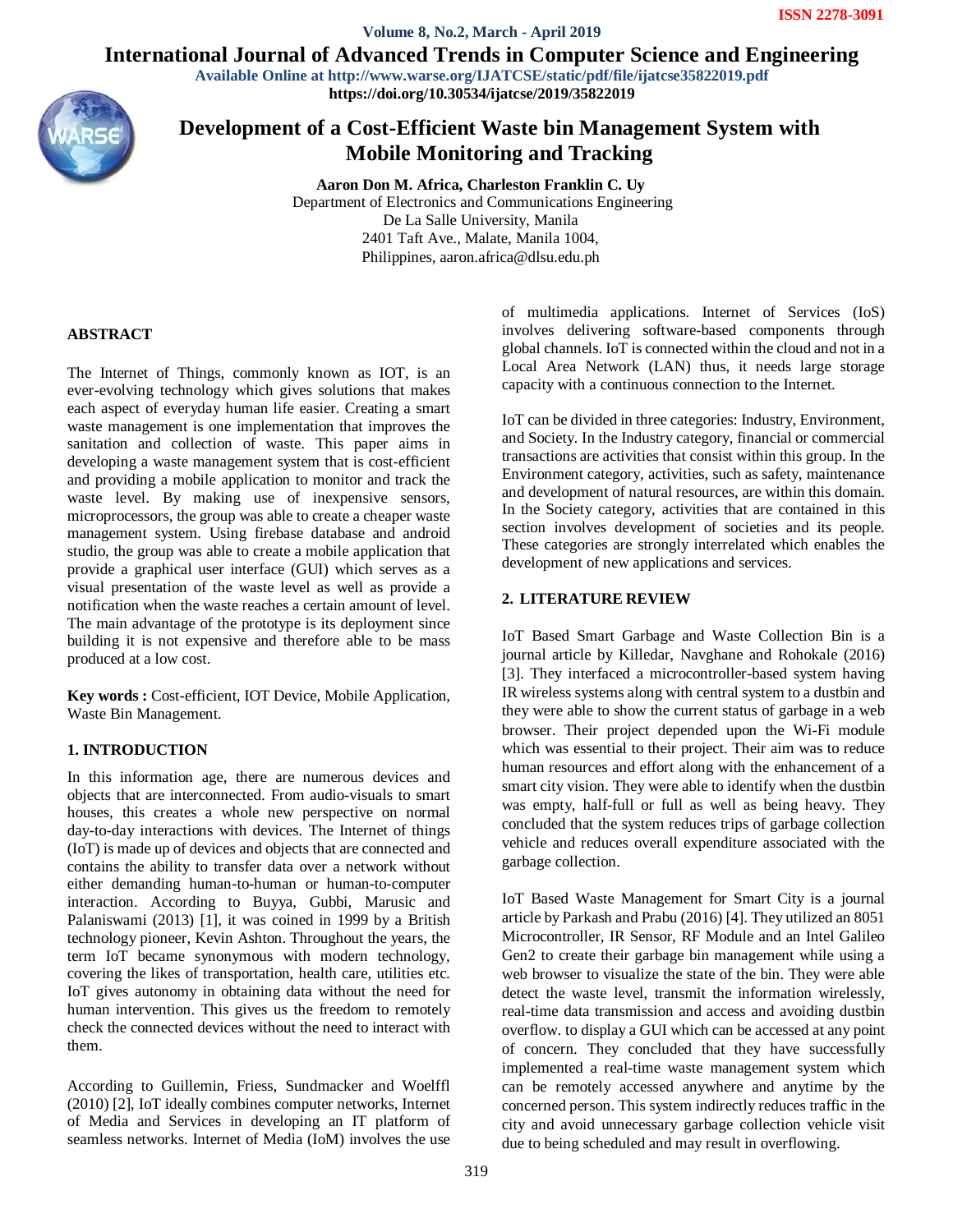IoT based Waste Collection System using Infrared Sensors is a journal article by Aggarwal, Arora and Singh (2016) [5]. Their study also utilizes RFID technology in determining the level of the garbage inside a waste bin. By using IR sensors instead of ultrasonic sensors, it was noteworthy that it was cheaper and has a faster response rate which is essential to real-time monitoring. Using a Raspberry Pi2 development board and IR obstacle line sensor, they were able to produce a waste management system that was significantly cost efficient, reduces emission, vehicle wear and tear, noise pollutions and work hours from garbage collection.

SWACHHL An Effective Real Time Solid Waste Management System for Municipality is a journal article by Ghate and Kurundkar (2016) [6]. They utilized an ultrasonic senor, Zigbee, GSM and Atmega328 microcontroller to power their system. They were able to implement these devices was able to create a GUI using Matlab. Their research mainly tackled the delay in the performance of the GSM which he concluded that the delay in network increases linearly with increase load size. Their system assures the cleaning of dustbins soon when the waste level is at its maximum and reduces the trips of garbage collection vehicles which also reduces the expenses associated with waste collection.

Intelligent Solid Waste Bin Monitoring and Management System is a journal article by Arebey, Basri, Begum and Hannan (2010) [7]. Their system involved the use of RFID associated with intelligent systems. GPS and GIS were used to track vehicle position. Using these systems, they were able to monitor vehicle position through GIS, optimize route destination, lower fuel cost, reduce air pollution and vehicle unavailability. The proposed system would ensure the practical and perfect solid waste collection process.

Another waste management system was produced involving a Decision Support System (DSS). A journal article by Anagnostopoulos, Fedchenkov and Khoruzhnikov (2015) [8], DSS is a system that incorporates a model for data sharing between garbage collection vehicles in real time to provide an optimized dynamic route in waste collecting. Their system handles ineffective waste collection in inaccessible areas within the city. Along with surveillance cameras to capture and provide evidence in problematic areas, it assists technology that is currently in use for a high quality of service in waste collection specifically IoT components, RFID, sensors, cameras and actuators.

The performance of ultrasonic sensors and infrared sensors vary on the material it is being reflected upon. According to Adarsh, Bose, Kaleemuddin and Ramachandran (2016) [9], ultrasonic sensors perform well when they are sensing sponge, wood, plastic and tile as obstacles while infrared sensors perform well when sensing paper as an obstacle. In their study, they observed that combining the ultrasonic sensor and infrared sensor can both be used to detect obstacle types cardboard and rubber. They concluded that ultrasonic sensors

perform well towards a good set of obstacle types while infrared sensors perform well under a specific type of material.

A study conducted by Abad, et al. (2013) [10] entitled "Automated Waste Sorter with Mobile Robot Waste Delivery System" focused on automating the sorting process of recyclables, namely: steel cans, aluminum cans, glass bottles and plastic bottles. It was observed in the Philippines that there is proper waste segregation being practiced but not that effective. As a result, there are still wastes not being collected that contribute to the escalation in the amount of wastes. With this problem in mind, the group developed an Automated Waste Sorter (AWS) and Mobile Robot Waste Deliver System (MRWDS) in order to minimize the wastes and have a proper waste segregation. A conveyor belt together with a sensor array was created in order to have a proper segregation. Through the sensor array, the type of waste that is passing through the conveyor belt can be easily identified. Additionally, a mobile robot was installed in order to collect and properly deliver the wastes in the dump. Overall, the system was able to collect delivery and sort the waste with an accuracy of at least 80%.

# **3. THEORETICAL CONSIDERATION**

The For the waste bin management monitoring and tracking system to be able to perform the objectives that is required, it must have modules for the waste level detection, database connectivity and mobile application. Those modules will serve as the vital roles in completing the system and its goal to monitor and track the waste level. The system will be made using the ADAFruit Feather Wi-Fi HUZZAH ESP8266 and the software android studio. The ADAFruit Feather Wi-Fi HUZZAH ESP8266 was used as the central processing unit of the system where it will receive the data gained from the sensors and push it to the server. The mobile application will then be created using android studio and fetch the data from server. By using an android phone [11,12], It will then present a graphical user interface of the waste level and detect whether the bin is ready to be collected or not.

Feather is the new development board from Adafruit, and like its namesake it is thin and light. We designed Feather to be a new standard for portable microcontroller cores. This is the Adafruit Feather HUZZAH ESP8266 Wi-Fi development board with built in USB and battery charging. It is an ESP8266 Wi-Fi module with all the extras you need. At the Feather HUZZAH's heart is an ESP8266 Wi-Fi microcontroller clocked at 80 MHz and at 3.3V logic. This microcontroller contains a Tensilica chip core as well as a full Wi-Fi stack. You can program the microcontroller using the Arduino IDE for an easy-to-run Internet of Things core. We wired up a high-quality SiLabs CP2104 USB-Serial chip that can upload code at a blistering 921600 baud for fast development time. It also has auto-reset so no noodling with pins and reset button pressings. The CP2104 has better driver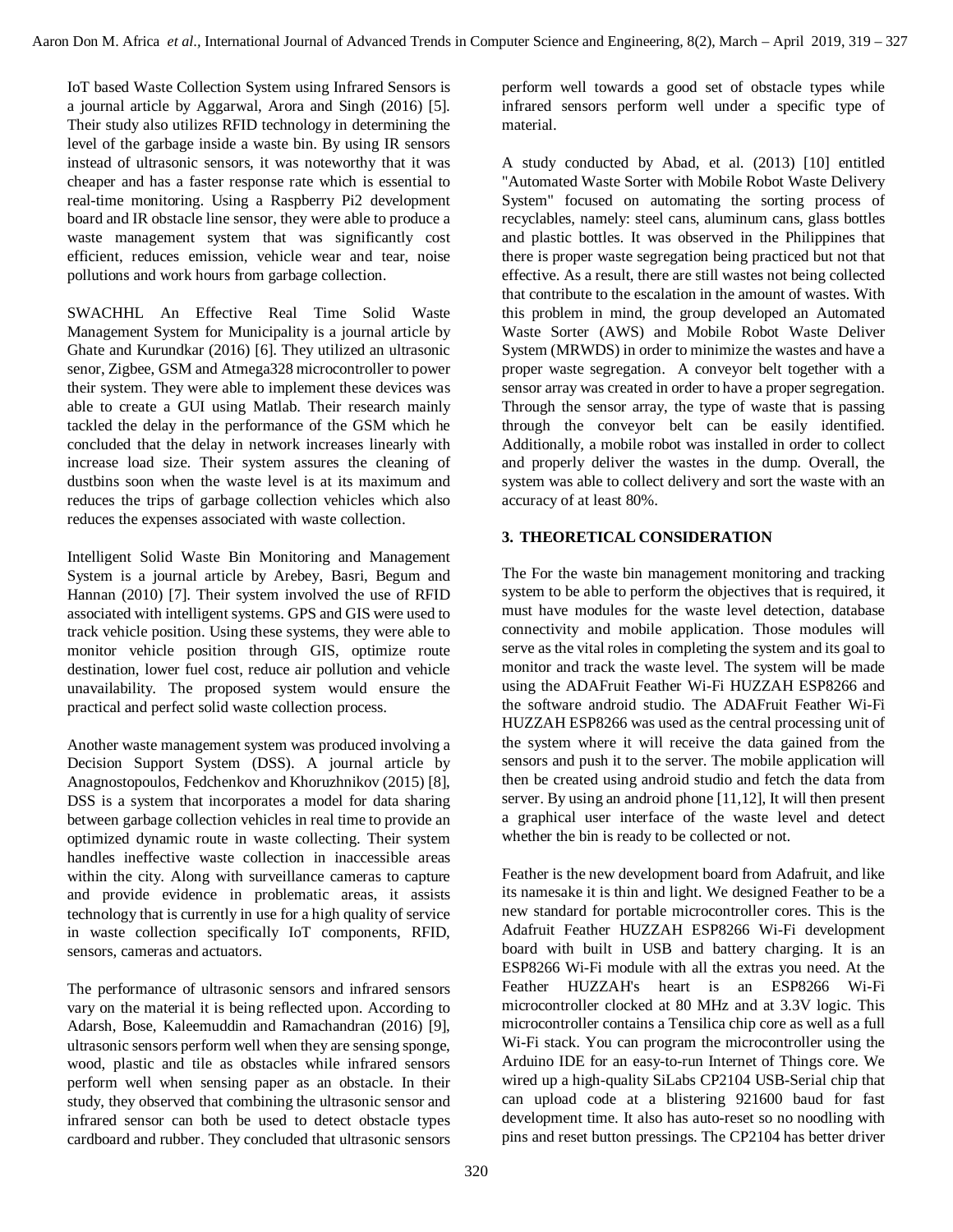support than the CH340 and can do very high speeds without stability issues.

Firebase Database is a NoSQL cloud database by Google. It is a mobile and web development platform. It serves a whole suite of service for developers such as real time database, analytics, notifications and more. In this thesis, the real time database will be implemented to fit with the real time adjustment of the prototype.

Using dual sensors increases the accuracy of the reading. The ultrasonic sensor can read most of the materials but lack in some areas. This is where the infrared sensor comes into play. It acts as a secondary sensor in order to accurately read the materials that are otherwise inaccurate for the ultrasonic sensor. Due to the limitations of the infrared sensor, the readings for this sensor are cut off by 10cm and the final output value will be the ultrasonic sensor. Otherwise, the average of the sensors will be the final output value.

When using two sensors, there is always a more superior

#### **4. DESIGN CONSIDERATION**

The group made a waste bin management system with mobile monitoring and tracking by using a microprocessor as its base. 2 sensors are then placed at the detection module and pushed to the microprocessor. It then pushes the data to the server and the mobile application fetches the data from the server. The settings are just like in the study of [13]. Shown in Fig. 1 is the prototype block diagram.



**Figure 1:** Prototype Block Diagram

This module has a powerful enough on-board processing and storage capability that allows it to be integrated with the sensors and other application specific devices through its GPIOs with minimal development up-front and minimal loading during runtime. Its high degree of on-chip integration allows for minimal external circuitry, including the front-end module, is designed to occupy minimal PCB area. The ESP8266 supports APSD for VoIP applications and Bluetooth co-existence interfaces; it contains a self-calibrated RF allowing it to work under all operating conditions and requires no external RF parts. These information are placed in a database, where the Rough Set Theory can be used to optimize it [14, 15, 16, 17].

sensor compared to the other one. The ultrasonic sensor was able to read at 5 percent deviation to its expected readings while the infrared sensor was only able to accurately read from 10cm to 40cm. It is good to note that the important range that we will be noting is above the 60cm range which is around 60-90 percent of the GUI since this will indicate that whether the bin is ready to be collected or filled to the brim. By using the measurements from 83cm to 40cm and 10cm to 1cm, we will be using the readings from the ultrasonic sensor while adding the readings from the infrared sensor and averaging it with the ultrasonic sensor to get an accurate reading as it reaches the distance from 40cm to 10cm.

Android Studio provides the fastest tools for building apps on every type of Android device. World-class code editing, debugging, performance tooling, a flexible build system, and an instant build/deploy system all allow you to focus on building unique and high-quality apps. Robust and flexible build system easily configures your project to include code libraries and generate multiple build variants from a single This microcontroller contains 14 digital input/output pins, 6 analog inputs, and a 16 MHz quartz crystal. This will be mainly used to power the infrared sensor in order for the researcher to utilize the sensor and push the data to the ESP8266. These data are placed in a database with various configurations like in the studies of: [18, 19, 20, 21].

Ultrasonic sensors use electrical energy and a ceramic transducer to emit and receive mechanical energy in the form of sound waves. Sound waves are essentially pressure waves that travel through solids, liquids and gases and can be used in industrial applications to measure distance or detect the presence or absence of targets. The beam shape of the sensor is conical and the width of the beam is a function of the surface area, frequency and type of transducers used. The beam spread at maximum sensitivity is 38 inches across at 10 ft. away from the sensor. The sensor can detect all types of obstacles such as metal, wood, concrete wall, plastic etc., with an extremely less affinity with the lighting conditions. The velocity of the ultrasonic wave travel in the air is usually affected by the parameters such as ambient noise, temperature, humidity.

Infrared (IR) technology addresses a broad variety of wireless applications, especially in the areas of sensing and remote control. Today's newest products, such as cell phones, digital cameras, and DVD players as well as remote controls for every market segment, rely on IR sensing and control devices. Using this sensor alongside the ultrasonic sensor, the group can remove the errors committed by the ultrasonic sensor thereby increasing the accuracy of the system.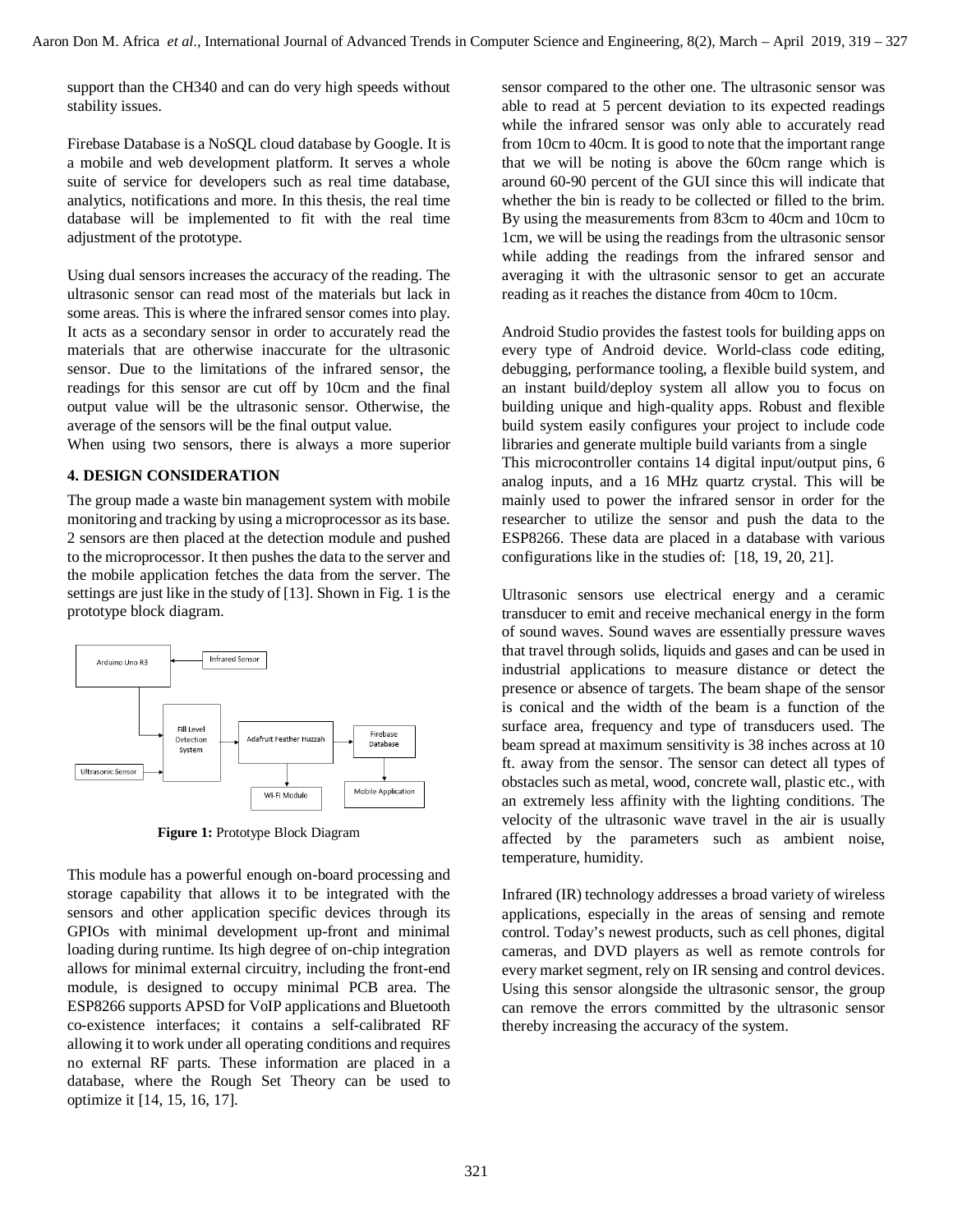

**Figure 2:** Prototype Schematic Diagram

Fig. 2 shows the schematic diagram of the system. The battery is connected to the voltage source of each microprocessor. The VCC, Trig, Echo and GND of the ultrasonic sensor was connected to 3v3, D1, D2 and GND, respectively, of the ESP8266. D7 and D8 pins of the ESP8266 were then connected to the digital pins 3 and 2, respectively, of the Arduino Uno R3. The Output pin, VCC and GND of the infrared sensor was connected to the A0, VIN and GND of the Arduino Uno R3, respectively.



**Figure 4:** TC 60L NDS Waste Bin

## **5. METHODOLOGY**

Fig. 5 shows the ESP8266 with its pin layout. Using the ultrasonic sensor, the group soldered the VCC, Trig, Echo and GND to its corresponding pins which are 3v3, D1, D2 and GND, respectively, to access the sensor and apply our created code using the Arduino IDE. Since the IR sensor needed a 5v connection, the group used pins D7 and D8 to connect to the Arduino Uno R3. Spatial Processing can be used to optimize it [26]. Another optimization method that can be used is Neural Networks [27].



**Figure 3:** Actual Prototype

The prototype is then placed underneath the lid of the waste bin as seen in Fig. 3. The prototype will then read anything it senses underneath the waste bin. The waste bin attached is a 60-liter bin with dimensions of 330mm in length, 330mm in width and 889mm in height. Shown in Fig. 4 is the actual bin being tested upon. An RFID transmitter can be used to send the information [22,23,24,25].



**Figure 5:** ESP8266 Pin Layout

Fig. 5 shows the Arduino Uno R3 with its pin layout. The group implemented the IR sensor code to the Arduino Uno R3 using the Arduino IDE and then connected the pins D7 and D8 of the ESP8266 module to the digital pins 2 and 3. After applying the code and connecting to the ESP8266, the group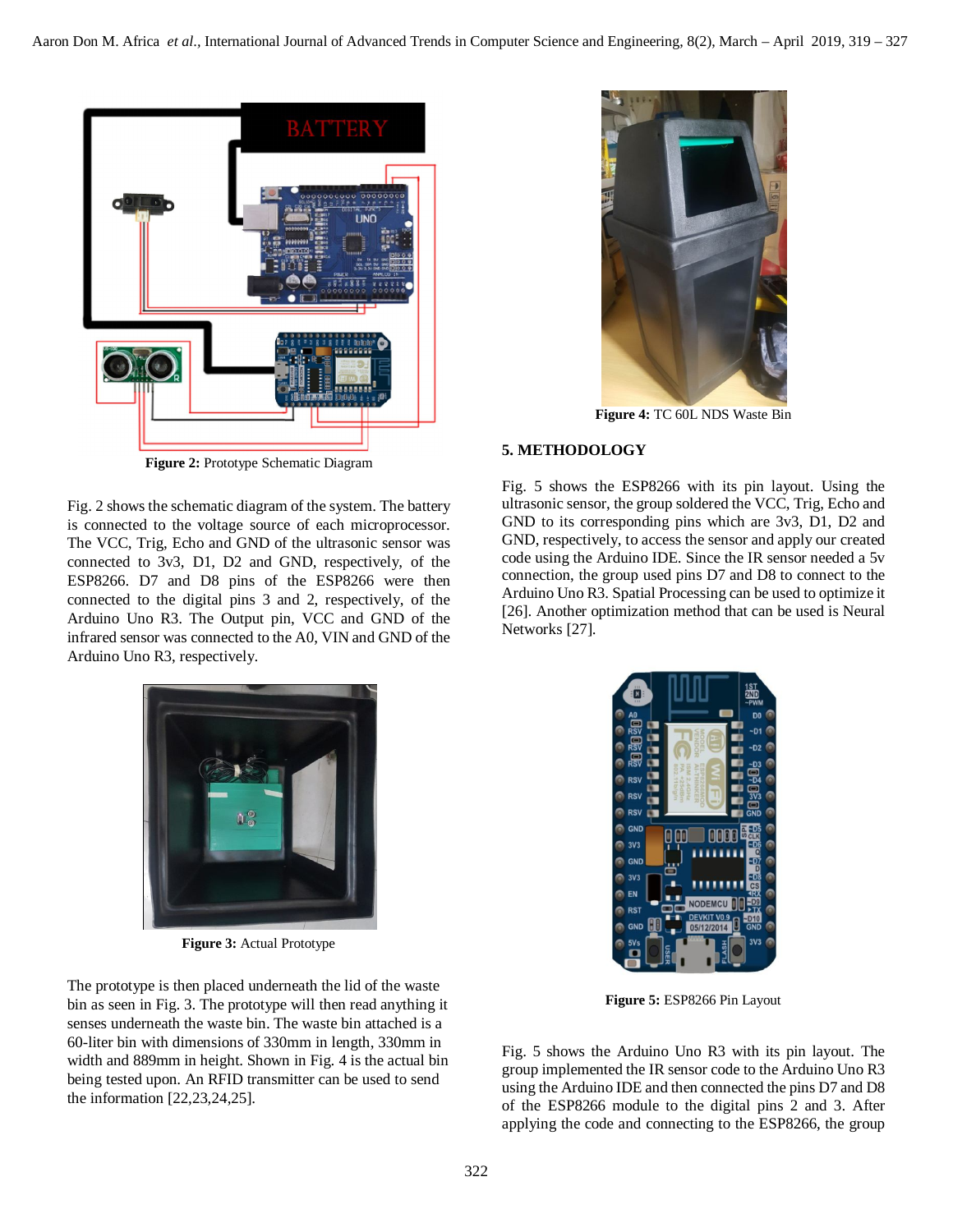then edited the code that is being used by ESP8266 to implement both sensors.



**Figure 6:** Arduino Uno R3 Pin Layout

Using Google's Firebase Realtime Database, the group was able to send the data coming from the ESP8266 to the mobile application [28]. It is important to define the FIREBASE\_HOST and FIREBASE\_AUTH in calling the library from the Arduino IDE. Then to initiate it, the group use FIREBASE.begin(FIREBASE\_HOST, FIREBASE\_AUTH) to begin sending the data from the ESP8266 to the server. To connect the server to the mobile application, the group used this code FirebaseDatabase database = FirebaseDatabase.getInstance(); in our main java file to execute the connection between the server to the mobile application. Shown in Fig. 6 is the graphical user interface and mobile application Waste Bin Management System (WBMS).

| <b>ROP</b>                  | ※後京日回5471%日01:04                          |  |  |
|-----------------------------|-------------------------------------------|--|--|
| <b>WBMS</b>                 |                                           |  |  |
| Waste Bin Management System |                                           |  |  |
| Status:                     |                                           |  |  |
|                             | Collect trash now to avoid waste overflow |  |  |
| Percentage Level:           |                                           |  |  |
| 90%                         |                                           |  |  |
|                             |                                           |  |  |

**Figure 7:** Graphical User Interface and WBMS Application

The location that was chosen is the waste bins located in Bro. Bloemen Hall in De La Salle University – Manila. The place was specifically chosen since it is the dining area of most students and is prone to overflowing. There are 3 locations of waste bins which indicate that the area was more likely to produce waste from students purchasing food in the stalls. The

prototype was place underneath the lid of the waste bin and directly facing the waste. The location is shown in Fig. 7.



**Figure 8:** Prototype Location and Deployment

The expected output of the sensors is indicated from the Table 1. The group measured the waste bins of our chosen location and obtained a height of 90 cm including the lid of the waste bin. Once the lid was removed, the height is now 65 cm. With this information, the group formulated the specific distances of each percentages. 10 levels of percentages were used with intervals of 9 cm as each level increases.

| Table 1: Expected Output and Results |  |  |
|--------------------------------------|--|--|
|--------------------------------------|--|--|

| <b>Amount of Waste</b>              | Percentage |  |
|-------------------------------------|------------|--|
| $\overline{x}$ < 5 cm               | 100        |  |
| $\frac{1}{5}$ cm $\lt x \lt 9$ cm   | 90         |  |
| $9 \text{ cm} < x < 18 \text{ cm}$  | 80         |  |
| $18 \text{ cm} < x < 27 \text{ cm}$ | 70         |  |
| $27 \text{ cm} < x < 36 \text{ cm}$ | 60         |  |
| $36 \text{ cm} < x < 45 \text{ cm}$ | 50         |  |
| $45 \text{ cm} < x < 54 \text{ cm}$ | 40         |  |
| 54 cm $\lt x \lt 63$ cm             | 30         |  |
| 63 cm $\lt x \lt 72$ cm             | 20         |  |
| $72 \text{ cm} < x < 81 \text{ cm}$ | 10         |  |
| $x > 81$ cm                         | $\theta$   |  |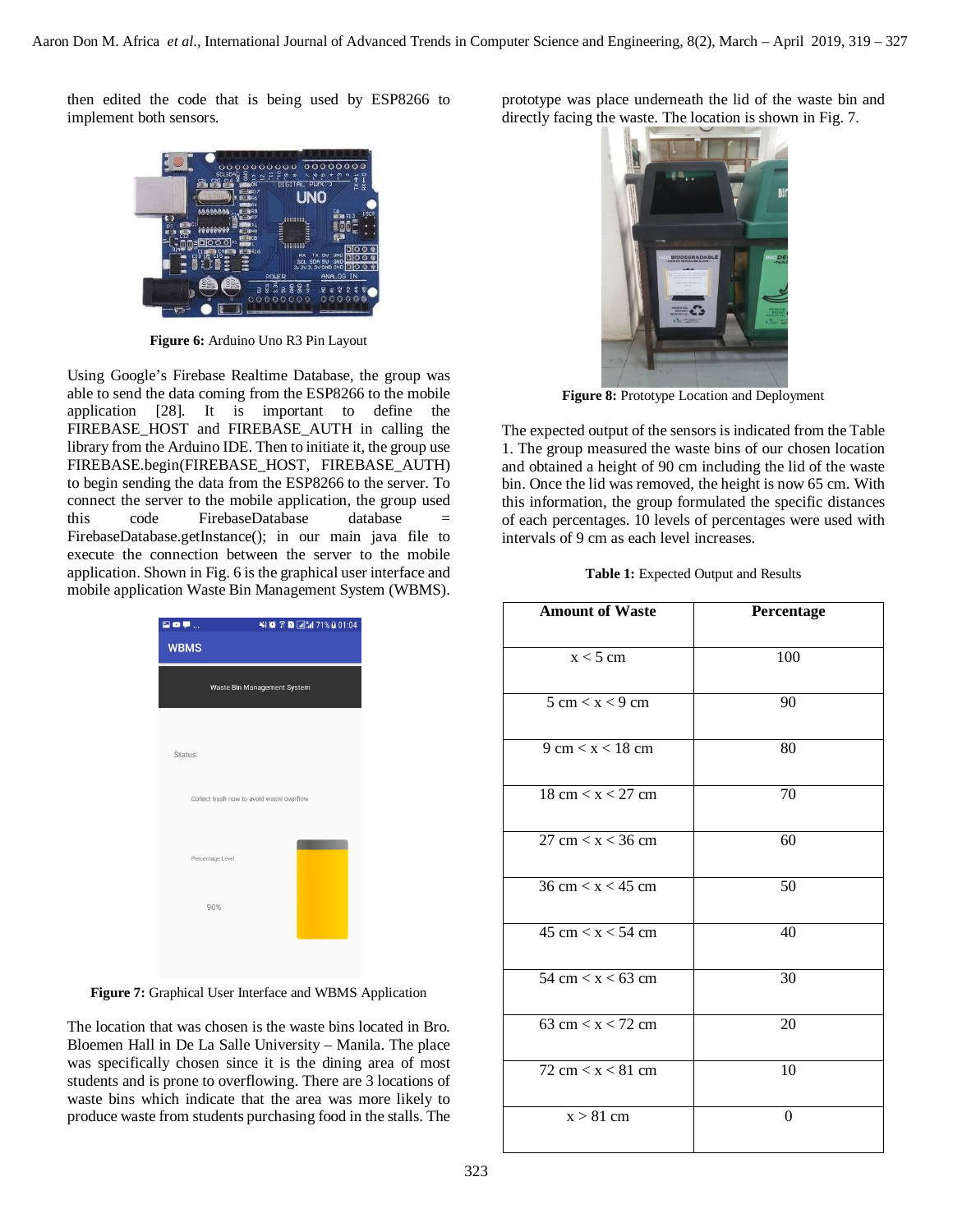The group observed that the time slots, shown in Tale 2, were specifically made to cater to the time the students are attending their lectures and during their break time. An hour and 45 minutes interval were used by the group to serve as the correct time interval since class duration is expected to be an hour and 30 minutes while break time is 15 minutes.

| <b>Time Slot</b> |  |  |
|------------------|--|--|
|                  |  |  |
|                  |  |  |
| $09:00 - 10:45$  |  |  |
|                  |  |  |
|                  |  |  |
| $10:45 - 12:30$  |  |  |
|                  |  |  |
| $12:30 - 14:15$  |  |  |
|                  |  |  |
|                  |  |  |
| $14:15 - 16:00$  |  |  |
|                  |  |  |
|                  |  |  |
| $16:00 - 17:45$  |  |  |
|                  |  |  |
|                  |  |  |
| $17:45 - 18:30$  |  |  |
|                  |  |  |
|                  |  |  |

**Table 2:** Time Table

Overflow limit is accounted for once the waste bin reaches at least 75 percent. This does not mean that overflowing occurs, but it is now prone to overflow since there are moments that some students avoid placing waste once they see the level of waste starts to reach around 75 percent. The duration starts when the waste bin reaches 75 percent and ends when the maintenance staff has cleared or compressed the waste bin.

#### **6. RESULTS AND DISCUSSION**

When compared to the expected outcome, the results of the test run were not erroneous. The discrepancies between values never exceed 3 centimeters, and both would always fall within the same numerical range. Inaccuracies gradually become more evident when the distance to the trash increases, which is most likely due to the combined average of the two sensors. However, the accuracy of the 75-100 percent approximation is more crucial, since it is within this range that the overflow warning appears. This is where the maintenance staff would usually start being more attentive with the trash content of the bins. The observed outcome of the GUI remains accurate from 75-100 percent, as only one sensor is being used in this range.

| <b>Amount of Waste</b> | Percentage |
|------------------------|------------|
| $x < 6$ cm             | 100        |

| $6 \text{ cm} < x < 9 \text{ cm}$                 | 90       |
|---------------------------------------------------|----------|
| $9 \text{ cm} < x < 19 \text{ cm}$                | 80       |
| 19 cm $\lt x \lt 28$ cm                           | 70       |
| $28 \text{ cm} < x < 39 \text{ cm}$               | 60       |
| $39 \text{ cm} < x < 47 \text{ cm}$               | 50       |
| 47 cm $\lt x \lt 54$ cm                           | 40       |
| 54 cm $\lt x \lt 65$ cm                           | 30       |
| 65 cm $\lt x \lt 73$ cm                           | 20       |
| 73 cm $\langle x \rangle$ $\langle 82 \rangle$ cm | 10       |
| $x > 82$ cm                                       | $\Omega$ |

The device consistently sent overflow warnings throughout the day. As seen in Fig. 7, it is common to see uncompressed waste. The maintenance staff often compresses the trash to fit more waste. Even when overflowing was occurring frequently during peak time, there were neither malfunctions nor errors coming from the device. If there was a reliable internet connection, WBMS was able to be monitored through the app. The only issue presented itself when the internet connection was unstable, in which the warnings would not get through. Another method that can be used is Machine Vision win Big Data Analysis [29,30,31,32].



**Figure 9:** Prototype with Waste at 75 Percent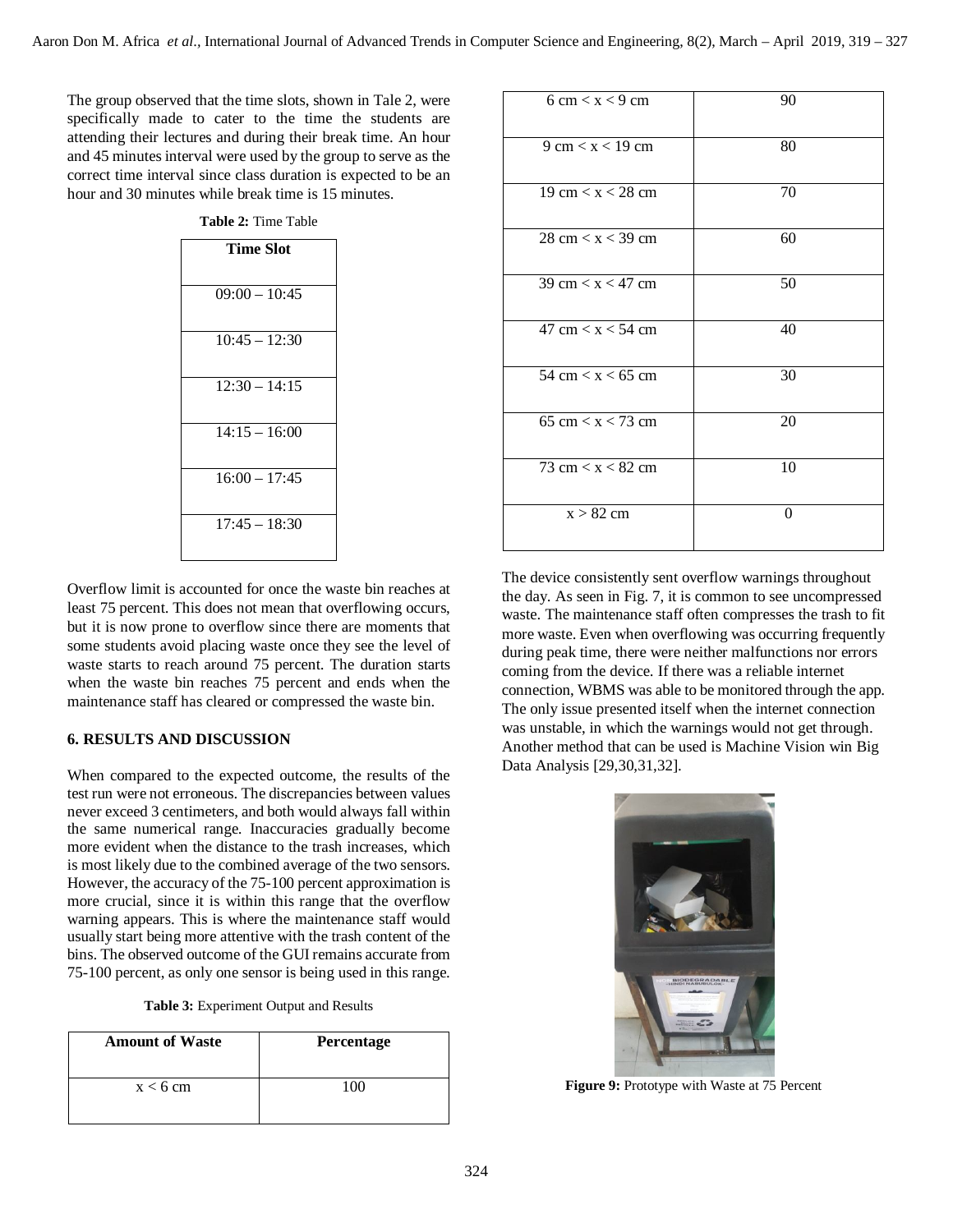Table 4 shows the number of times 75 percent was reached. Each time the application reaches at this point, it is documented to an excel sheet manually when observing.

| <b>Time Slot</b> | <b>Number of Times 75 Percent</b> |  |  |
|------------------|-----------------------------------|--|--|
|                  | and Above was Read                |  |  |
| $09:00 - 10:45$  | 1                                 |  |  |
| $10:45 - 12:30$  | 2                                 |  |  |
| $12:30 - 14:15$  | 3                                 |  |  |
| $14:15 - 16:00$  | 3                                 |  |  |
| $16:00 - 17:45$  | 2                                 |  |  |
| $17:45 - 18:30$  | 1                                 |  |  |

|  |  |  |  |  | <b>Table 4:</b> Time Table with Overflow Occurrence |
|--|--|--|--|--|-----------------------------------------------------|
|--|--|--|--|--|-----------------------------------------------------|

The maintenance staff was able to take advantage of the notifications they were receiving from the device. The 75 percent and above warnings gave them notice that the bins are close to overflowing and helped them gage how much time they have before it reaches that point. Shown in Table 5 are the results of the experiment. There were only difficulties and slight delays with peak time, since there were more bins to manage than usual, which leaves some bins unmanaged for a slightly longer period.

**Table 5:** Duration of Overflow with WBMS and without WBMS

| <b>Time Slot</b> | <b>Without WBMS</b> | With WBMS |
|------------------|---------------------|-----------|
| $09:00 - 10:45$  | 3 minutes           | 1 minute  |
| $10:45 - 12:30$  | 5 minutes           | 1 minute  |
| $12:30 - 14:15$  | 7 minutes           | 2 minutes |
| $14:15 - 16:00$  | 5 minutes           | 3 minutes |
| $16:00 - 17:45$  | 4 minutes           | 2 minutes |
| $17:45 - 18:30$  | 4 minutes           | 1 minute  |

The test runs of the WBMS provided the maintenance staff with a reliable avenue for the monitoring of trash overflow. The accuracy of the GUI was as constant as expected, and overflow warnings were consistent even during peak time. The warnings helped ease the trash overflow faster, since the maintenance staff is alerted about the trash sooner. Trouble would only arise if the internet connection is unstable, since the overflow warnings would not come through, and if maintenance is undermanned.

## **7. CONCLUSION**

The objective of the thesis is to create a cost-efficient waste bin management system with mobile monitoring and tracking. The researcher has achieved to make a monitoring system with a mobile application. The WBMS application proved to be useful regarding informing the maintenance staff when to start collecting the waste. Being cost-efficient since the prototype only costs Php 1627.00, it is possible to create a cost-efficient waste bin management system. The GUI was also helpful in presenting the data to the end-user since a significant amount of time was reduced when it was time to collect. By using a mobile application, the researcher was able to present the maintenance staff an application that is catered to their needs. Since implementing the WBMS, the maintenance staff was alerted whenever the waste bin reached a certain point where overflow may happen thus reduced the amount of time it took for the maintenance staff to collect the waste.

The ESP8266 is the main component that acts as the transport of data from the sensors to the server. The limitation of this is the 5V pin that was unavailable. Therefore, to reduce the use of another microcontroller, the group recommends finding a microprocessor that is inexpensive, able to transmit data via Wi-Fi and contain all the necessary pin connections for the sensors. Finally, adding an "add device" could lead the way to connecting more waste bins and ease of use for maintenance staff.

## **REFERENCES**

- [1] J. Gubbi, R. Buyya, S. Marusic, and M. Palaniswami, "Internet of things (iot): A vision, architectural elements, and future directions," Future Generation Computer Systems. Vol. 29, No.7, pp. 1645-1600, 2013. https://doi.org/10.1016/j.future.2013.01.010
- [2] H. Sundmaeker, P. Guillemin, P. Friess, and S. Woelffl´e, "Vision and Challenges for Realising the Internet of Things," Luxembourg: Publications Office of the European Union. 2010.
- [3] S. Navghane, M. Killedar, and V. Rohokale, "Iot based smart garbage and waste collection bin," International Journal of Advanced Research in Electronics and Communication Engineering (IJARECE). Vol. 5, p. 1576 - 1578, 2016.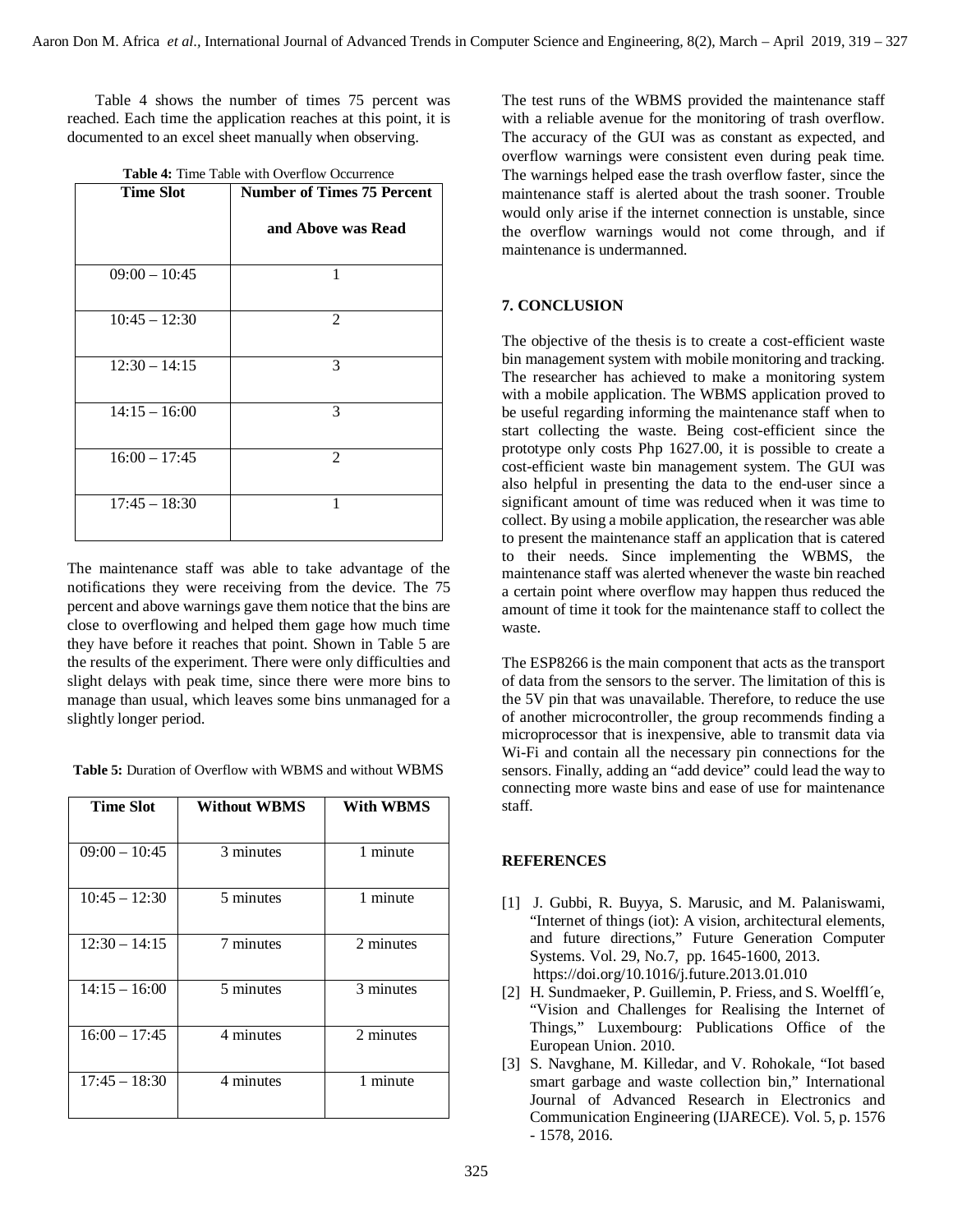- [4] T. Parkash and V. Prabu, "Iot based waste management for smart city," International Journal of Innovative Research in Computer and Communication Engineering. Vol. 4, p. 1267 - 1274, 2016.
- [5] A. Singh, P. Aggarwal, and R. Arora, "Iot based waste collection system using infrared sensors," 5th International Conference on Reliability, Infocom Technologies and Optimization (Trends and Future Directions) (ICRITO). pp. 505–509, 2016. https://doi.org/10.1109/ICRITO.2016.7785008
- [6] S. S. Ghate and S. V. Kurundkar, "Swachh: An effective real time solid waste management system for municipality," International Journal of Computer Applications. Vol. 149, pp. 44–48, 2016. https://doi.org/10.5120/ijca2016911393
- [7] M. Hannan, M. Arebey, H. Basri, and R. Begum, "Intelligent solid waste bin monitoring and management system," Australian Journal of Basic and Applied Sciences. Vol. 4, No. 10, pp. 5314–5319, 2010.
- [8] A. Medvedev, P. Fedchenkov, A. Zaslavsky, T. Anagnostopoulos, and S. Khoruzhnikov, "Waste Management as an IoT-Enabled Service in Smart Cities," Cham: Springer International Publishing. pp. 104–115, 2015.

https://doi.org/10.1007/978-3-319-23126-6\_10

- [9] S. Adarsh, S. M. Kaleemuddin, D. Bose, and K. I. Ramachandran, "Performance comparison of infrared and ultrasonic sensors for obstacles of different materials in vehicle/ robot navigation applications," IOP Conference Series: Materials Science and Engineering. Vol. 149, No. 1, pp. 012141, 2016. https://doi.org/10.1088/1757-899X/149/1/012141
- [10] A. Abad, F. Ang, A. Gabriel, J. Sy and J. Tan "Automated waste sorter with mobile robot waste delivery system." De La Salle University Research Congress. 2013.
- [11] A. Africa and J. Velasco, "Development of a Urine Strip Analyzer using Artificial Neural Network using an Android Phone." ARPN Journal of Engineering and Applied Sciences. Vol. 12, No. 6, pp. 1706-1712, 2017.
- [12] A. Africa, A. Mesina, J. Izon, and B. Quitevis, "Development of a Novel Android Controlled USB File Transfer Hub." Journal of Telecommunication, Electronic and Computer Engineering. Vol. 9, Nos. 2-8, pp. 1-5, 2017.
- [13] A. Africa, A. Chua, S. Chua, J. Gregorio, and M. Quilnet, "Two-way SMS and braille communication for the visually impaired." ARPN Journal of Engineering and Applied Sciences. Vol. 14, No. 2, pp. 425-432, 2019.
- [14] A. Africa, "A Rough Set-Based Expert System for diagnosing information system communication networks." International Journal of Information and Communication Technology. Vol. 11, No. 4, pp. 496-512, 2017.

https://doi.org/10.1504/IJICT.2017.10008315

[15] A. Africa and M. Cabatuan, "A Rough Set Based Data Model for Breast Cancer Mammographic Mass Diagnostics." International Journal of Biomedical

Engineering and Technology. Vol. 18, No. 4, pp.359-369, 2015.

https://doi.org/10.1504/IJBET.2015.071010

- [16] A. Africa, "A Rough Set Based Solar Powered Flood Water Purification System with a Fuzzy Logic Model." ARPN Journal of Engineering and Applied Sciences. Vol. 12, No. 3, pp.638-647, 2017.
- [17] A. Africa, "A Mathematical Fuzzy Logic Control Systems Model Using Rough Set Theory for Robot Applications." Journal of Telecommunication, Electronic and Computer Engineering. Vol. 9, No. 2-8, pp. 7-11, 2017.
- [18] A. Africa and M. Ladrido, "Comparative Study of Intrusion Detection Systems against Mainstream Network Sniffing Tools." International Journal of Engineering & Technology. Vol. 7, Nos, 4.16, pp. 188-191, 2018.
- [19] A. Africa and L. Torrizo, " Comparative Study of Intrusion Detection Systems against Mainstream Network Sniffing Tools." International Journal of Engineering & Technology. Vol. 7, Nos. 4.16, pp.188-191, 2018.
- [20] A. Africa, "A Logic Scoring of Preference Algorithm using ISO/IEC 25010:2011 for Open Source Web Applications Moodle and Wordpress." ARPN Journal of Engineering and Applied Sciences. Vol. 13, No.15, 2018.
- [21] S. Brucal, A. Africa, and E. Dadios, "Female Voice Recognition using Artificial Neural Networks and MATLAB Voicebox Toolbox." Journal of Telecommunication, Electronic and Computer Engineering. Vol. 10, Nos. 1-4, pp. 133-138, 2018.
- [22] A. Africa, S. Bautista, F. Lardizabal, J. Patron, and A. Santos, "Minimizing Passenger Congestion in Train Stations through Radio Frequency Identification (RFID) coupled with Database Monitoring System." ARPN Journal of Engineering and Applied Sciences. Vol. 12, No. 9, pp. 2863-2869, 2017.
- [23] A. Africa and M. Ladrido, M, "Comparative Study of Intrusion Detection Systems against Mainstream Network Sniffing Tools." International Journal of Engineering & Technology. Vol. 7, Nos. 4.16, pp. 188-191, 2018.
- [24] A. Africa and L. Torrizo, "Comparative Study of Intrusion Detection Systems against Mainstream Network Sniffing Tools." International Journal of Engineering & Technology. Vol. 7, Nos. 4.16, pp. 188-191, 2018.
- [25] A. Africa, A. Chua, S. Chua, J. Gregorio, and M. Quilnet, "Two-way SMS and braille communication for the visually impaired." ARPN Journal of Engineering and Applied Sciences. Vol.14, No. 2, pp.425-432, 2019.
- [26] P. Loresco and A. Africa, "ECG Print-out Features Extraction Using Spatial-Oriented Image Processing Techniques." Journal of Telecommunication, Electronic and Computer Engineering. Vol. 10, Nos. 1-5, pp. 15-20, 2018.
- [27] L. Villanueva, and R.C. Gustilo, "Artificial neural network based antenna sensitivity assignments for chaotic Internet Service Provider network architecture."